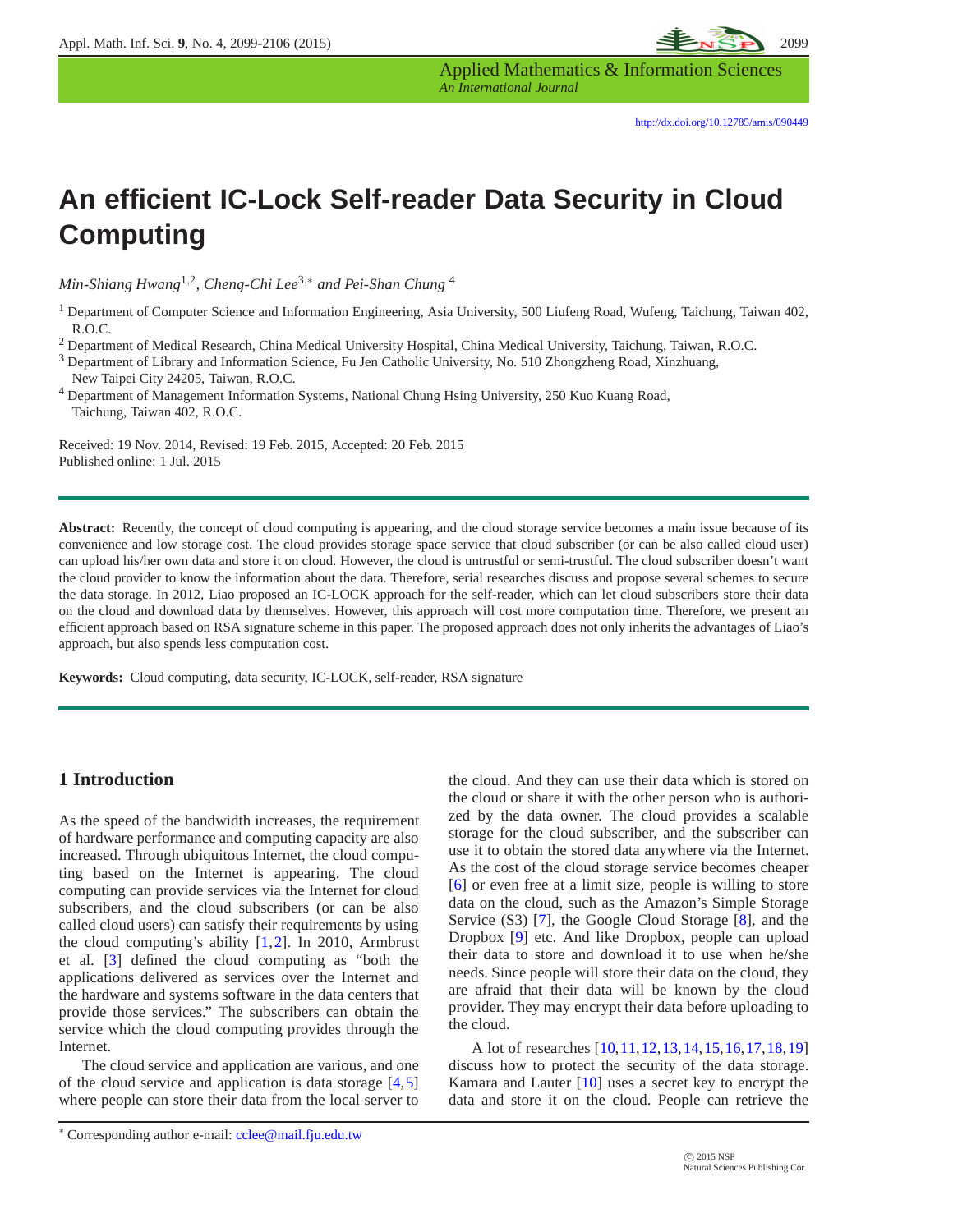encrypted data on the cloud. Because the data stored in the cloud is encrypted by the cloud user, the cloud provider can't retrieve the original data from the encrypted data. This scheme can protect data integrity, data confidentiality, availability, etc. According to above researches, the cloud subscriber stores his/her data on the cloud but he/she doesn't want the cloud provider to know the stored information. For understanding the data storage security, the following features  $[10, 12, 14, 15, 17, 18]$  $[10, 12, 14, 15, 17, 18]$  $[10, 12, 14, 15, 17, 18]$  $[10, 12, 14, 15, 17, 18]$  $[10, 12, 14, 15, 17, 18]$  $[10, 12, 14, 15, 17, 18]$  $[10, 12, 14, 15, 17, 18]$  $[10, 12, 14, 15, 17, 18]$  $[10, 12, 14, 15, 17, 18]$  $[10, 12, 14, 15, 17, 18]$  are described and defined:

- **–**Data confidentiality: the cloud subscriber stores the data on the cloud, and the cloud provider can't obtain any information of the stored data.
- **–**Data integrity: the cloud subscriber's data stored on the cloud is the same as his/her original data; and data is not tempered.
- **–**Data availability: the cloud subscriber's data is downloaded from the cloud and people can recover to the original data and use it at anywhere.
- **–**Data non-repudiation: the cloud subscriber can't deny that the data stored in the cloud is not sent from him/her.
- **–**Security of Private key: the cloud subscriber's private key should be protected and nobody can obtain this key except the user.

Recently, Liao [\[20\]](#page-6-18) proposed a related approach to satisfy the above features of data storage security. Moreover, his approach is based on ElGamma signature scheme [\[21,](#page-6-19)[22,](#page-6-20)[23\]](#page-6-21). However, we found out that the cost of computation in his approach is high because of more exponent computation. To remedy the disadvantage of the Liao's approach, we further propose an efficient approach to reduce this computation cost. The proposed approach is based on the RSA signature [\[24,](#page-6-22)[25,](#page-6-23)[26,](#page-6-24)[27\]](#page-6-25). The proposed approach not only satisfy the same security features, but also reduces the computation cost. The organization of the paper is organized as follows. In Section 2, we review the Liao's scheme briefly. In Section 3, we illustrate our proposed approach, and analyze the proposed approach in view of security analysis, key management, and performance analysis in Section 4. In Section 5, Our conclusions are given.

# **2 A Review of an IC-Lock Self Reader Approach**

In this section, we will introduce the Liao's approach [\[20\]](#page-6-18). Liao proposed an IC-lock approach (See Fig. 1), and the proposed approach consists of three flows: lock flow, integrity check flow, and unlock flow. And each flow contains a few modules as follows; the lock flow has three modules: Cryptographic Key Generator (*CKG*), Encryption/Decryption Module (*EDM*), and Lock Generating

Module (*LGM*); the integrity-check flow has one module, Integrity Check Module (*ICM*); the unlock flow has three modules: *CKG*, *EDM*s, and Locksmith Modules *LSM*.



**Fig. 1:** The IC-Lock approach.

At first, we introduce the assumptions, notations and modules of the Liao's approach. The assumptions are described as follows:

1. The cloud subscriber can login the cloud system owned by the cloud provider.

2. The cloud subscriber sends the cloud provider his/her public key.

3. The cloud provider can authorize whether the current client is the cloud subscriber or not.

## *2.1 Notations and Modules*

The notations used through this paper are listed in Table 1. The modules of each flow of the Liao's approach are listed in Table 2.

## *2.2 Liao's Approach*

#### 2.2.1 Parameter Setup

Setup *p* as a large prime number and *g* in  $GF(p)$  as a primitive number. A private key  $x \in [1, p-1]$  is chosen, and a public key  $y = g^x \mod p$  is computed by a cloud subscriber; *x* is kept secret, and  $(p, g, y)$  are public.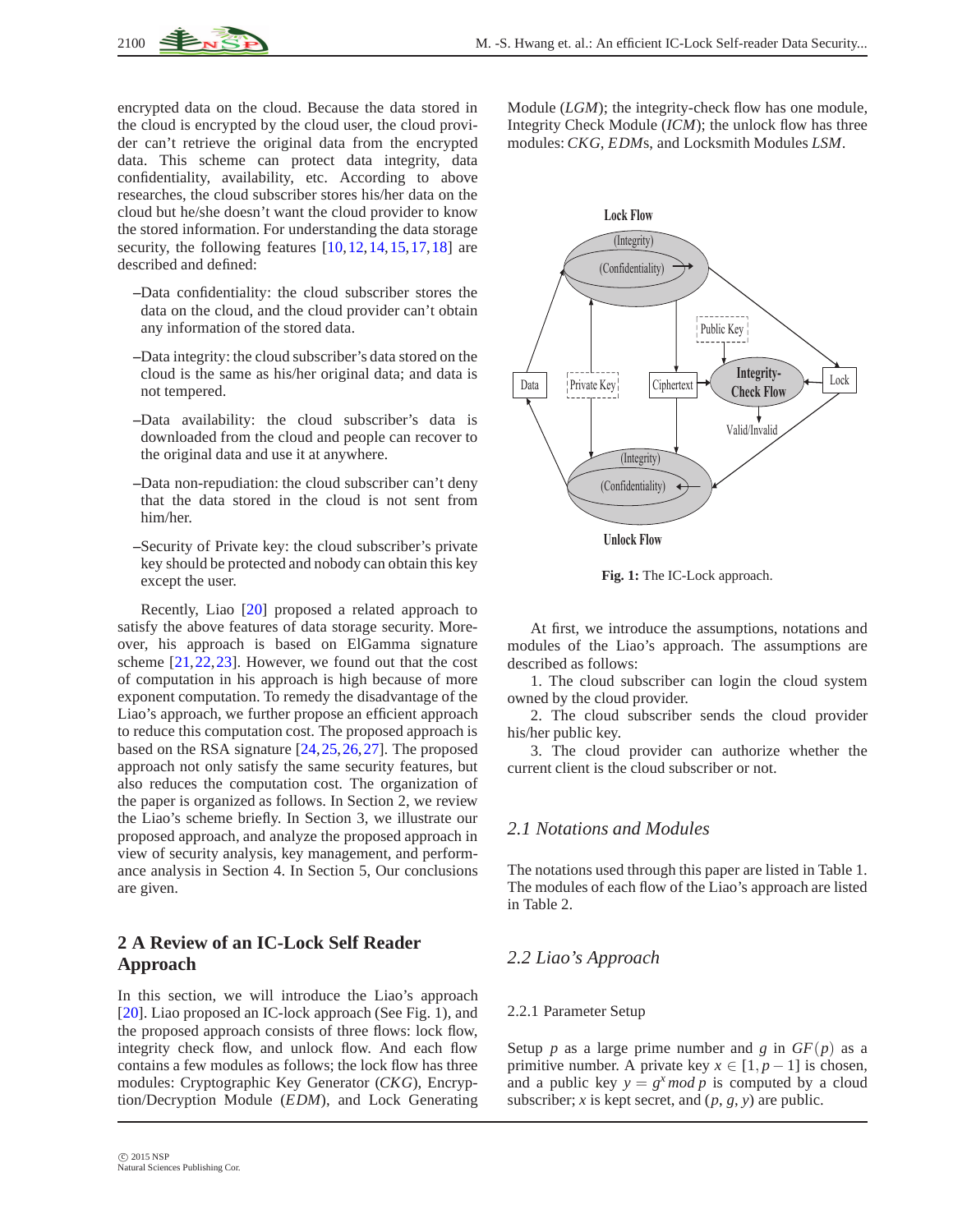| <b>Table 1:</b> Notation table. |                                                                                       |  |  |  |
|---------------------------------|---------------------------------------------------------------------------------------|--|--|--|
| Notation                        | Signification                                                                         |  |  |  |
| $W_d$                           | The data-warrant created by the cloud subscriber                                      |  |  |  |
| C                               | The ciphertext of the data                                                            |  |  |  |
| D                               | The cloud subscriber's data                                                           |  |  |  |
| $k_d$                           | A one-time-use random number                                                          |  |  |  |
| $\boldsymbol{p}$                | A large prime number based on the Nyberg-Rueppel signature scheme                     |  |  |  |
| q                               | A primitive number is based on the Nyberg-Rueppel signature scheme in $GF(p)$         |  |  |  |
| g                               | A primitive number in $GF(P)$                                                         |  |  |  |
| GF(P)                           | The finite field of order $p$                                                         |  |  |  |
| $\mathcal{X}$                   | The private key of the cloud subscriber                                               |  |  |  |
| y                               | The public key of the cloud subscriber                                                |  |  |  |
| MK                              | A secret key                                                                          |  |  |  |
| $(r_d, s_d)$                    | The lock of data-warrant signed by the cloud subscriber                               |  |  |  |
| $E_{MK}(D)$                     | Using a symmetric cryptosystem [28,29] to encrypt the data D with the secret key $MK$ |  |  |  |
| $H(\cdot)$                      | A secure one-way hash function $[30, 31]$                                             |  |  |  |
| gcd()                           | Greatest common divisor function                                                      |  |  |  |
|                                 | The concatenation operation                                                           |  |  |  |

| <b>Table 2: Module table.</b> |                                                                                       |  |  |
|-------------------------------|---------------------------------------------------------------------------------------|--|--|
| Modules                       | Design                                                                                |  |  |
| CKG                           | A secret key generated                                                                |  |  |
| <b>EDM</b>                    | Data encrypted or the ciphertext decrypted                                            |  |  |
| LGM                           | A lock generated                                                                      |  |  |
| <b>ICM</b>                    | The data integrity (the lock and the ciphertext) verified by using public information |  |  |
| LSM                           | The lock opened and the secret random seed recovered                                  |  |  |

#### 2.2.2 Lock Flow

A data-warrant  $w_d$  of the cloud subscriber can include the cloud subscriber's identity, several keywords of the data and so on. The cloud subscriber executes the lock flow to generate a one-time-use secret random seed  $k_d \in$  $[1, p - 1]$  and  $gcd(k_d, p - 1) = 1$ . After that, *CKG* is executed to generate a secret key  $MK = H(w_d || k_d)$ , and *EDM* is executed to encrypt *D* with the secret key *MK* used to output the ciphertext *C*. Then, *LGM* is executed to compute  $r_d$  and  $s_d$ , used to output a lock  $(r_d, s_d)$ . Through the Internet, the ciphertext *C*, data-warrant  $w_d$ , and the lock  $(r_d, s_d)$  are sent to the cloud provider.

#### 2.2.3 Integrity-Check Flow

This flow can verity the integrity of all received dada. After receiving *C*,  $w_d$ , and  $(r_d, s_d)$ , *ICM* is executed to verify the data integrity by the cloud provider. If the verifying process is successful,  $(C, w_d, r_d, s_d)$  are valid; otherwise, they are invalid.

#### 2.2.4 Unlock Flow

If the cloud subscriber wants to retrieve the ciphertext, he/she will send a query message including a keyword to the cloud provider. The cloud provider can use this keyword to search data-warrant which contains the keyword. And then the provider returns *C*,  $w_d$ , and  $(r_d, s_d)$  to the cloud subscriber. When the cloud subscriber receive *C*,  $w_d$ , and  $(r_d, s_d)$ , he/she can execute *ICM* to verify the data integrity. Before *LSM* is executed, the cloud subscriber executes unlock flow to open the lock and release the secret random seed. The right cloud subscriber obtains the correct private key to execute *LSM*. *LSM* is executed to recover  $k_d$ , and *CKG* is executed to rebuild the secret key *MK* by the recovered secret random seed, *kd*. Finally, *EDM* is executed to decrypt the ciphertext *C*, and obtains the data. The details of the Liao's approach is depicted in Fig. 2.

In this paper, we propose an efficient approach and show the comparison table in Section 4. Our approach can also achieve the security requirements and is more efficient than the Liao's approach. We will describe the details in the following section.

# **3 The Proposed Approach**

In this section, we present our approach which is more efficient than the Liao's approach. And our approach spends less computation overhead than the Liao's approach. The proposed approach is based on RSA signature scheme and contains three flows: (1) lock flow, (2) integrity-check flow, and (3) unlock flow. The notations used in our approach are in Table 3 and the proposed approach is depicted in Fig. 3.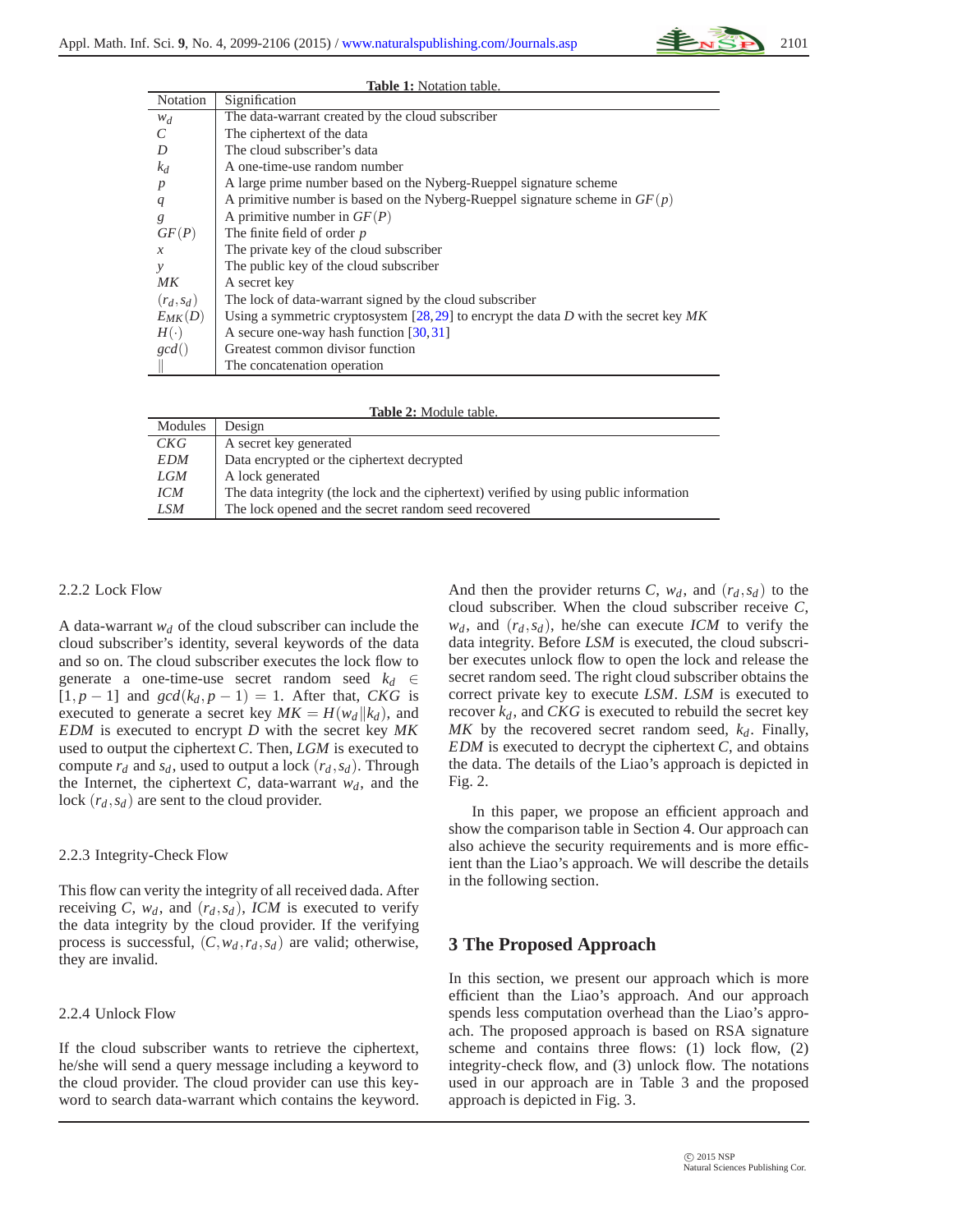





# *3.1 Notations*

The notations of the proposed approach are listed in Table 3. Some notations are the same as Table 1. Here, we just list the notations different from Table 1.

# *3.2 Our Approach*

## 3.2.1 Parameter Setup

Setup *a* and *b* as a large prime number (eg. 1024 bits each). Compute  $N = a \times b$  and  $\phi(N) = (a-1)(b-1)$ . Choose *e* that is coprime to  $\phi(N)$ , and *e* is less than *N*. Among these parameters, *e* is the cloud subscriber's public key.



**Fig. 3:** Our approach.

*d* is chosen to satisfy  $e \times d \mod p(N) = 1$ , where *d* is the cloud subscriber's private key; (*d*, *a*, *b*) are kept secret, and (*e*, *N*) are public.

## 3.2.2 Lock Flow

A cloud subscriber creates a data-warrant which contains the cloud subscriber's identity, serval keywords of the data, and the timestamp generated by the cloud subscriber. First, the cloud subscriber executes *CKG* to compute  $K = H(d || w_d)$  for generating a secret key *K*. And *EDM* is executed to encrypt the data *D* with a secret key *K* to output the ciphertext *C*. And then, *LGM* is executed to compute  $S = H(C \parallel w_d)^d \mod N$  with the cloud subscriber's private key *d*, which output the cloud subscriber's signature *S*.  $(C, S, w_d)$  is sent to the cloud provider. Finally, lock flow is finished.

## 3.2.3 Integrity-Check Flow

After receiving  $(C, S, w_d)$ , the cloud provider verifies the validity of the timestamp  $T<sub>S</sub>$  included in  $w<sub>d</sub>$  by comparing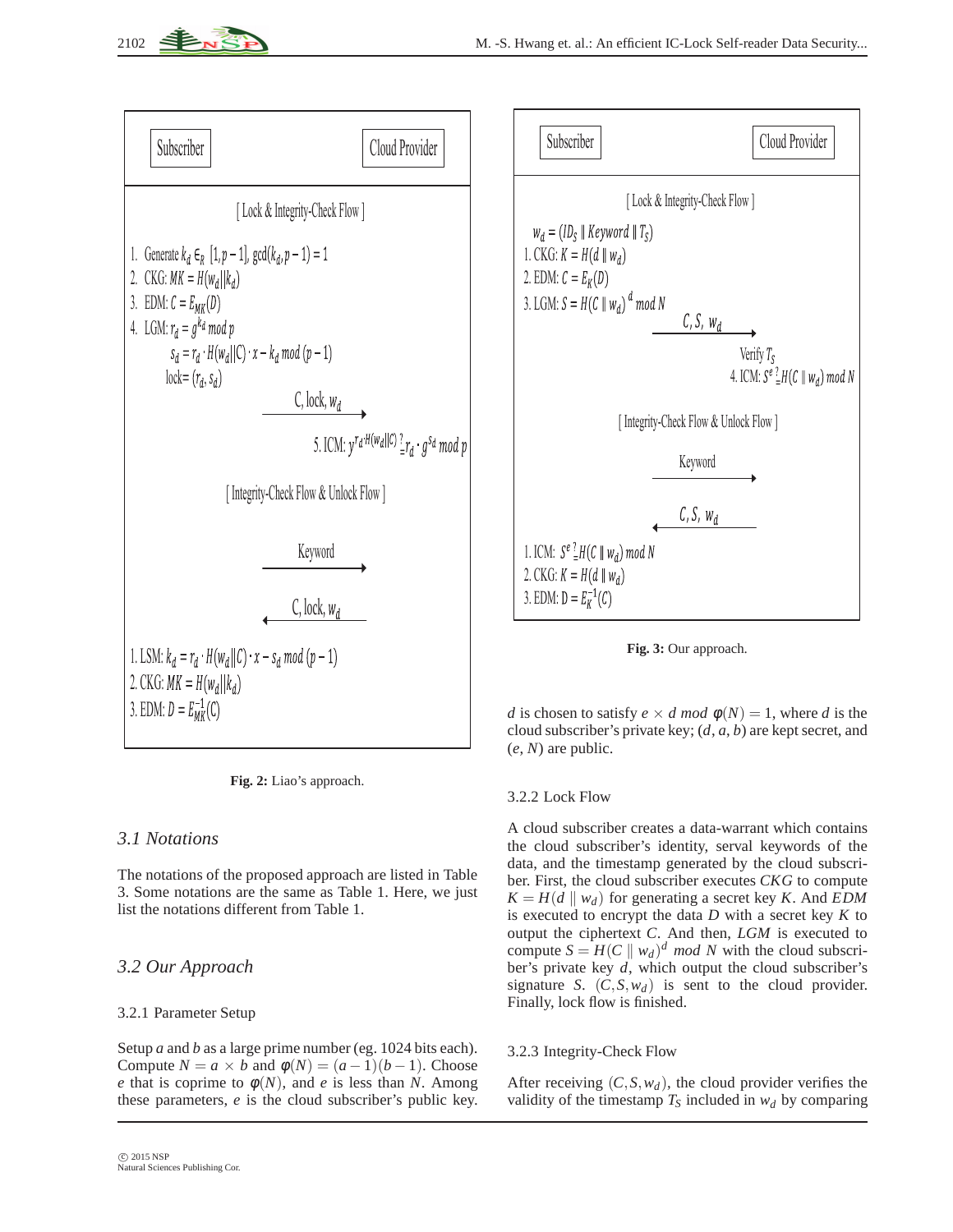**Table 3:** Notation used in the proposed approach.

| <b>Notation</b> | Signification                                                                                |
|-----------------|----------------------------------------------------------------------------------------------|
| $\mathfrak a$   | A large prime number                                                                         |
| h               | A large prime number                                                                         |
| $\phi(N)$       | Euler's totient function, it can count number of positive integers less than or equal to $N$ |
|                 | that are coprime to $N$ .                                                                    |
| d               | The private key of the cloud subscriber                                                      |
| e               | The public key of the cloud subscriber                                                       |
| K               | A secret key                                                                                 |
| S               | The digital signature signed by the cloud subscriber                                         |
| $E_K(D)$        | Using a symmetric cryptosystem to encrypt the data $D$ with the secret key $K$               |
| $ID_S$          | The cloud subscriber's identity which is in the data-warrant                                 |
| Keyword         | Several keywords of the data in data-warrant                                                 |
| $T_S$           | The cloud subscriber's timestamp                                                             |
| $T^*$           | The current timestamp of the system                                                          |
| $\Delta T$      | The time threshold predefined by the system                                                  |

 $(T^* - T_S) \leq \Delta T$ . Then *ICM* is executed to compute  $S^e$ by using the cloud subscriber's public key *e*, and to check whether  $S^e$  is equal to  $H(C \parallel w_d)$  mod N or not. If the equation holds, (*C*,*S*,*wd*) are valid. Otherwise, they are invalid. Through this flow, the data integrity is verified by the cloud provider.

#### 3.2.4 Unlock Flow

The cloud subscriber will send a query message including a keyword to the cloud provider if he/she wants to retrieve the ciphertext. The cloud provider can search the data-warrant  $w_d$  by using this keyword. Then the cloud provider returns  $(C, S, w_d)$  to the cloud subscriber. When the cloud subscriber receives the message, *ICM* is executed to verify if the equation holds or not by him/her. If *S*<sup>*e*</sup> is equal to *H*(*C*  $||$  *w<sub>d</sub>*) *mod N*, (*C*, *S*, *w<sub>d</sub>*) are valid. Next, *CKG* is executed to recovery a secret key *K* by computing the equation  $H(d \parallel w_d)$  with the cloud subscriber's private key. Finally, *EDM* is executed to decrypt the ciphertext *C* with a secret key *K* so to obtain the data *D*.

#### **4 Analysis of the Proposed Approach**

In this section, we will analyze the proposed approach in veiw of security analysis, key management analysis, and performance analysis as follow.

#### *4.1 Security Analysis*

We describes the security of our proposed approach with the above properties of data storage security: data confidentiality, data integrity, data availability, data non-repudiation, and security of private key. Through these properties, we can achieve data storage security. In addition, we add to the other feature in our approach.

**Theorem 1.** *Our approach can achieve property of data confidentiality.*

**Proof.** When the cloud subscriber wants to store his/her data on the cloud, he/she encrypts the data with a secret key *K* before uploading to the cloud. Then the encrypted data will be transferred from the subscriber to the cloud. A secret key *K* is generated with the cloud subscriber's private key *d* by executing *EDM*:  $K = H(d \parallel w_d)$ . Even if the attacker interrupts the transmitted message  $(C, S, w_d)$ , he cannot get information of the cloud subscriber's private key *d*. Therefore, the attacker cannot calculate a secret key *K* to decrypt this saved data.

**Theorem 2.** *Our approach can achieve property of data integrity.*

**Proof.** The data is encrypted with a secret key *K* before uploading to the cloud. The saved data on the cloud owned by the provider cannot be decrypted or tampered by the attackers because the attackers don't have a secret key *K*, and the transmitted message doesn't include the information of a secret key *K*. If they want to compute a secret key *K*, they will get the cloud subscriber's private key *d*. However, this private key *d* is protected by the cloud subscriber. So the attacker and the cloud can't obtain a secret key  $K$  so that the data integrity is guaranteed. In addition, the module, *ICM* can check the integrity of message by executing  $S^e = H(C \parallel w_d)$  *mod N*, so the attacker can't interpret the transmitted message in order to tamper with it.

**Theorem 3.** *Our approach can achieve property of data availability.*

**Proof.** Through *ICM* and *CKG*, the cloud subscriber can check if the received message is right or not, and then he/she rebuilds the secret key *K* with his/her private key *d*. And the cloud subscriber can decrypt the ciphertext *C*

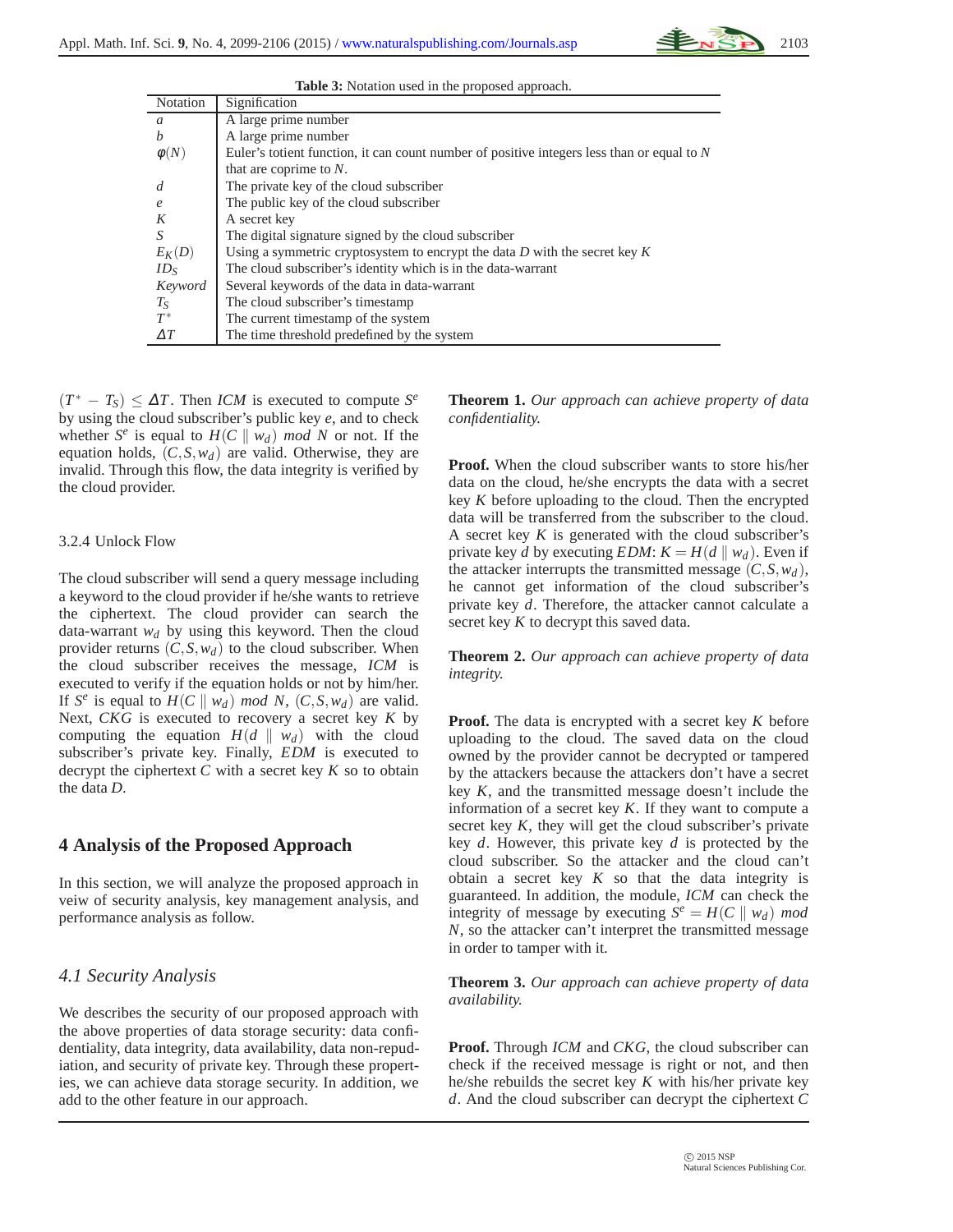of the data with the secret key *K* to obtain the original data *D*. Therefore, the cloud subscriber can recover the original data. Since the secret key *K* is generated by the private key *d*, the cloud subscriber only manages his/her private key used to obtain the decrypted data via the cloud at anywhere.

**Theorem 4.** *Our approach can achieve property of data non-repudiation.*

**Proof.** Data is encrypted by a secret key *K*, and the secret key is generated by the cloud subscriber's private key *d*. Besides, *LGM* computes  $H(C \parallel w_d)^d$  *mod N* with the cloud subscriber's private key *d* that is based on RSA signature. Only the cloud subscriber owns the private key *d*. There, the cloud subscriber can't deny the encrypted data *C* is not sent from him/her.

**Theorem 5.** *Our approach can achieve property of security of private key.*

**Proof.** In our approach, the attacker can't obtain the private key from the transmitted message  $(C, S, w_d)$  because the attacker can't get any information about the cloud subscriber's private key *d* from these messages. Even the attacker knows the public key *e*, he/she also can't obtain the cloud subscriber's private key. The cloud subscriber's private key of our approach is based on the security of the RSA algorithm. Therefore, the attacker can' get *d* from any manner.

**Theorem 6.** *Our approach can achieve property of new division assurance.*

**Proof.** In our approach, the timestamp  $T<sub>S</sub>$  is added to the data-warrant  $w_d$ . When the cloud subscriber downloads the saved data, he/she can know if the generated time of the data is new or not. Through this, the cloud subscriber can get the data which he/she wants.

## *4.2 Key Management*

In addition, the proposed approach can achieve these features, and it is efficient because it just needs to protect one key, subscriber's private key. In our approach, the secret key *K* is derived from *CKG* :  $K = H(d \parallel w_d)$  and  $w_d$  is sent to the cloud provider. Besides, if the cloud subscriber wants to recover the secret key *K*, he just needs his private key *d* and the data-warrant  $w_d$  sent from cloud provider to compute by executing *CKG*. Thus, only the private key *d* has ability to recover the secret key *K* used to decrypt the encrypted data. And only the private key *d* of the cloud subscriber needs to be kept. Therefore, the proposed approach can achieve efficient key management.

## *4.3 Performance Analysis*

The proposed approach not only achieves the security of the data storage, but also reduces the cost of the computation. We compare the computation cost of our approach with the Lioa's approach. In Table 4, it can be found out that our approach only needs less modular exponential operations, compared to Liao's approach. We don't need the module *LSM* for recovering the secret key *MK* to compute  $k_d$  in unlock flow. We can reduce two exponential operations because our *ICM* module just needs one exponential operation and one hash operation to verify. This performance comparison is listed as follows.

**Table 4:** Performance comparison.

| Item       | Liao's approach          | Our approach                   |
|------------|--------------------------|--------------------------------|
| CKG        | $2T_h$                   | $2T_h$                         |
| <b>EDM</b> | $2T_{sym}$               | $2T_{sym}$                     |
| <b>LGM</b> | $1T_{exp}$ + $1T_h$      | $1T_{exp}$ + $1T_h$            |
| <b>LSM</b> | $1T_h$                   | Nο                             |
| <b>ICM</b> | $(2T_{exp} \times 2)$    | $((1T_{exp} + 1T_h) \times 2)$ |
| Total      | $4T_h+2T_{sym}+5T_{exp}$ | $5T_h+2T_{sym}+3T_{exp}$       |

 $T_h$ : the computation time of one-way hash function *Tsym*: the computation time of symmetric key operation *Texp*: the computation time of modular exponential operation.

# **5 Conclusion**

In this paper, the proposed approach not only achieves the data storage security properties: data confidential, data integral, data availability, data non-reputation, security of private key, and new division assurance, but also reduces the computation time. In addition, the proposed approach also retains the advantages of the Liao's approach. The cloud subscriber just keeps their private key to recover a secret key of decrypted data to obtain the original data. The cloud subscriber only needs to manage one key, his private key, so he/she doesn't need many keys to encrypt or decrypt the data. According to our analysis, the proposed approach is a secure and efficient approach for cloud computing.

# **Acknowledgement**

The authors are grateful to the anonymous referee for a careful checking of the details and for helpful comments that improved this paper.

## **References**

<span id="page-5-0"></span>[1] P. S. Chung, C. W. Liu, and M. S. Hwang, "A study of attribute-based proxy re-encryption scheme in cloud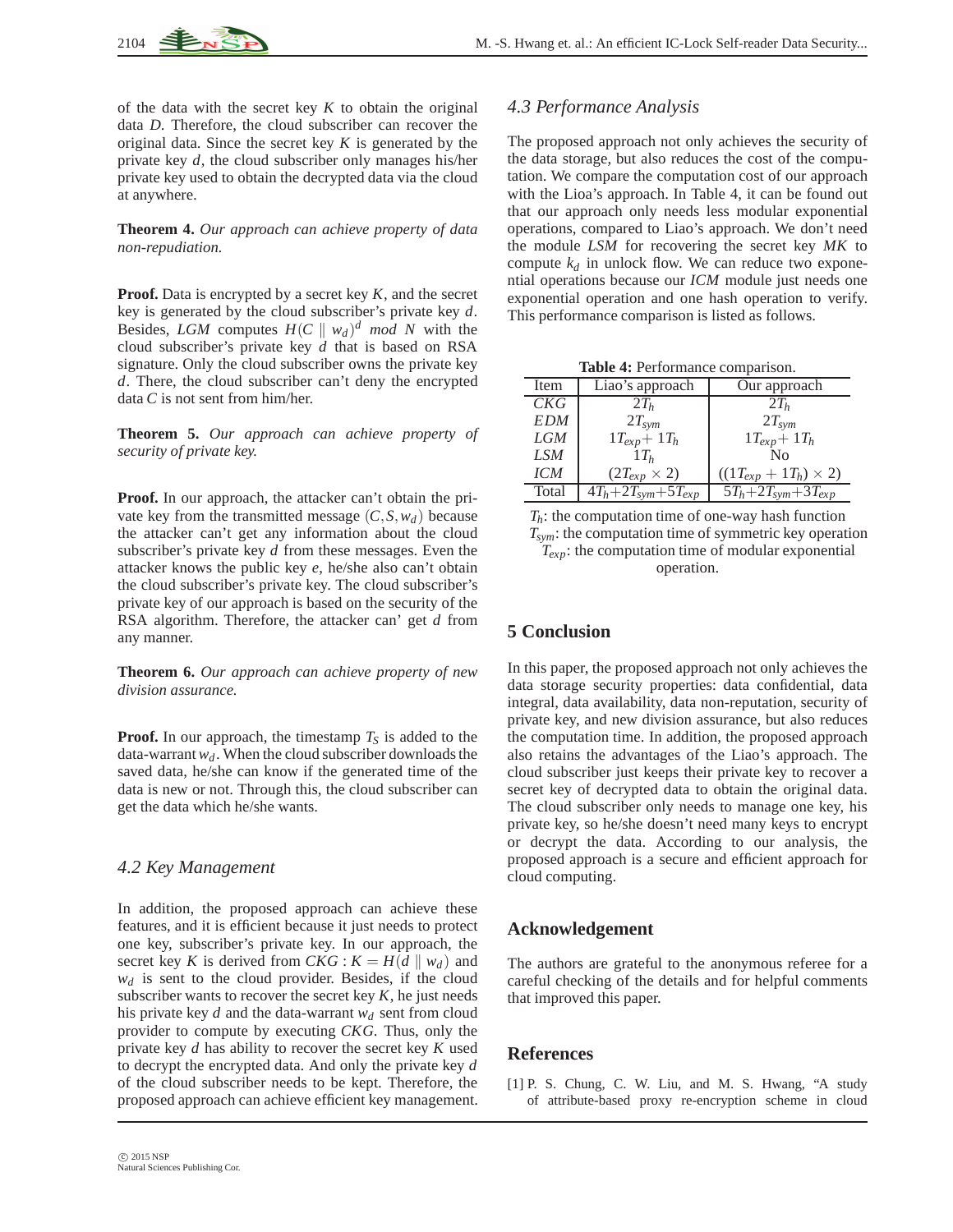environments," *International Journal of Network Security*, vol. 16, no. 1, pp. 1–13, 2014.

- <span id="page-6-0"></span>[2] C. C. Lee, P. S. Chung, and M. S. Hwang, "A survey on attribute-based encryption schemes of access control in cloud environments," *International Journal of Network Security*, vol. 15, no. 4, pp. 231–240, 2013.
- <span id="page-6-1"></span>[3] M. Armbrust, A. Fox, R. Griffith, A. D. Joseph, R. Katz, A. Konwinski, G. Lee, D. Patterson, A. Rabkin, I. Stoica, and M. Zaharia, "A view of cloud computing," *Communications of the ACM*, vol. 53, pp. 50–58, 2010.
- <span id="page-6-2"></span>[4] A. Andrzejak, D. Kondo, and D. P. Anderson, "Exploiting non-dedicated resources for cloud computing," in *IEEE Network Operations and Management Symposium*, pp. 341– 348, 2010.
- <span id="page-6-3"></span>[5] M. S. Hwang, C. C. Lee, and T. H. Sun, "Data error locations reported by public auditing in cloud storage service," *Automated Software Engineering*, vol. 21, no. 3, pp. 373–390, 2014.
- <span id="page-6-4"></span>[6] D. Kondo, B. Javadi, P. Malecot, F. Cappello, and D. P. Anderson, "Cost-benefit analysis of cloud computing versus desktop grids," in *Proceedings of IEEE International Symposium on Parallel and Distributed*, pp. 1–12, 2009.
- <span id="page-6-5"></span>[7] Amazon Simple Storage Service(Amazon S3), [http://aws.amazon.com/s3/,](http://aws.amazon.com/s3/) 2012.
- <span id="page-6-7"></span><span id="page-6-6"></span>[8] Google Cloud Storage, [https://developers.google.com/storage/,](https://developers.google.com/storage/) 2012.
- <span id="page-6-8"></span>[9] Dropbox, [https://www.dropbox.com/,](https://www.dropbox.com/) 2012.
- [10] S. Kamara and K. Lauter, "Cryptographic cloud storage," in *Proceedings of the 14th international conference on Financial cryptograpy and data security*, pp. 136–149, 2010.
- <span id="page-6-9"></span>[11] P. Syam Kumar and R. Subramanian, "RSA-based dynamic public audit service for integrity verification of data storage in cloud computing using sobol sequence," *International Journal of Cloud Computing*, vol. 1, no. 2, pp. 167–200, 2012.
- <span id="page-6-10"></span>[12] Q. Liu, C. C. Tan, J. Wu, and G. Wang, "Efficient information retrieval for ranked queries in cost-effective cloud environments," in *Proceedings of the IEEE International Conference on Computer Communications (INFOCOM)*, 2012.
- <span id="page-6-11"></span>[13] H. Liu, P. Zhang, and J. Liu, "Public data integrity verification for secure cloud storage," *Journal of Networks*, vol. 8, no. 2, pp. 373–380, 2013.
- <span id="page-6-12"></span>[14] S. Nepal, S. Chen, J. Yao, and D. Thilakanathan, "Diaas: Data integrity as a service in the cloud," in *Proceedings of the 2011 IEEE International Conference on Cloud Computing.*, pp. 308–315, 2011.
- <span id="page-6-13"></span>[15] Abhishek Parakh and Subhash Kak, "Online data storage using implicit security," *Information Sciences*, vol. 179, pp. 3323–3331, 2009.
- <span id="page-6-14"></span>[16] A. Rajathi and N. Saravanan, "A survey on secure storage in cloud computing," *Indian Journal of Science and Technology*, vol. 6, no. 4, pp. 4396–4401, 2013.
- <span id="page-6-15"></span>[17] S. Subashini and V. Kavitha, "A survey on security issues in service delivery models of cloud computing," *Journal of Network and Computer Applications*, vol. 34, no. 1, pp. 1– 11, 2011.
- <span id="page-6-16"></span>[18] Cong Wang, Qian Wang, Kui Ren, and Wenjing Lou, "Ensuring data storage security in cloud computing," in *Proceedings of the 17th International Workshop on Quality of Service, Charleston, South Carolina, USA*, pp. 1–9, 2009.
- <span id="page-6-17"></span>[19] Kan Yang and Xiaohua Jia, "Data storage auditing service in cloud computing: challenges, methods and opportunities," *World Wide Web*, vol. 15, no. 4, pp. 409–428, 2012.
- <span id="page-6-18"></span>[20] C. W. Liao. *A study of data security in cloud computing*. PhD thesis, Department of Information Engineering and Computer Science Feng Chia University, Taichung, Taiwan, ROC, 2012.
- <span id="page-6-19"></span>[21] T. ElGamal, "A public-key cryptosystem and a signature scheme based on discrete logarithms," *IEEE Transactions on Information Theory*, vol. IT-31, pp. 469–472, July 1985.
- <span id="page-6-20"></span>[22] C. C. Lee, M. S. Hwang, S. F. Tzeng, "A new convertible authenticated encryption scheme based on the ElGamal cryptosystem," *International Journal of Foundations of Computer Science*, vol. 20, no. 2, pp. 351–359, 2009.
- <span id="page-6-21"></span>[23] C. Y. Liu, C. C. Lee, and T. C. Lin, "Cryptanalysis of an efficient deniable authentication protocol based on generalized ElGamal signature scheme," *International Journal of Network Security*, vol. 12, no. 1, pp. 58–60, 2011.
- <span id="page-6-22"></span>[24] M. S. Hwang and C. C. Lee, "Research issues and challenges for multiple digital signatures," *International Journal of Network Security*, vol. 1, no. 1, pp. 1–7, 2005.
- <span id="page-6-23"></span>[25] I. C. Lin and C. C. Chang, "Security enhancement for digital signature schemes with fault tolerance in RSA," *Information Sciences*, vol. 177, no. 19, pp. 4031–4039, 2007.
- <span id="page-6-24"></span>[26] R. L. Rivest, A. Shamir, and L. Adleman, "A method for obtaining digital signatures and public key cryptosystems," *Communications of the ACM*, vol. 21, pp. 120–126, Feb. 1978.
- <span id="page-6-25"></span>[27] C. C. Yang, T. Y. Chang, and M. S. Hwang, "A New Group Signature Scheme Based on RSA Assumption," *Information Technology and Control*, vol. 42, no. 1, pp. 61–66, 2013.
- <span id="page-6-26"></span>[28] D. S. A. Minaam, H. M. Abdual-Kader, and M. M. Hadhoud, "Evaluating the effects of symmetric cryptography algorithms on power consumption for different data types,' *International Journal of Network Security*, vol. 11, no. 2, pp. 78–87, 2010.
- <span id="page-6-27"></span>[29] S. Tripathy and S. Nandi, "LCASE: lightweight cellular automata-based symmetric-key encryption," *International Journal of Network Security*, vol. 8, no. 3, pp. 243–252, 2009.
- <span id="page-6-28"></span>[30] C. C. Lee, C. H. Liu, and M. S. Hwang, "Guessing attacks on strong-password authentication protocol," *International Journal of Network Security*, vol. 15, no. 1, pp. 64–67, 2013.
- <span id="page-6-29"></span>[31] X. Zhuang, C. C. Chang, Z. H. Wang, and Y. Zhu, "A simple password authentication scheme based on geometric hashing function," *International Journal of Network Security*, vol. 16, no. 4, pp. 271–277, 2014.